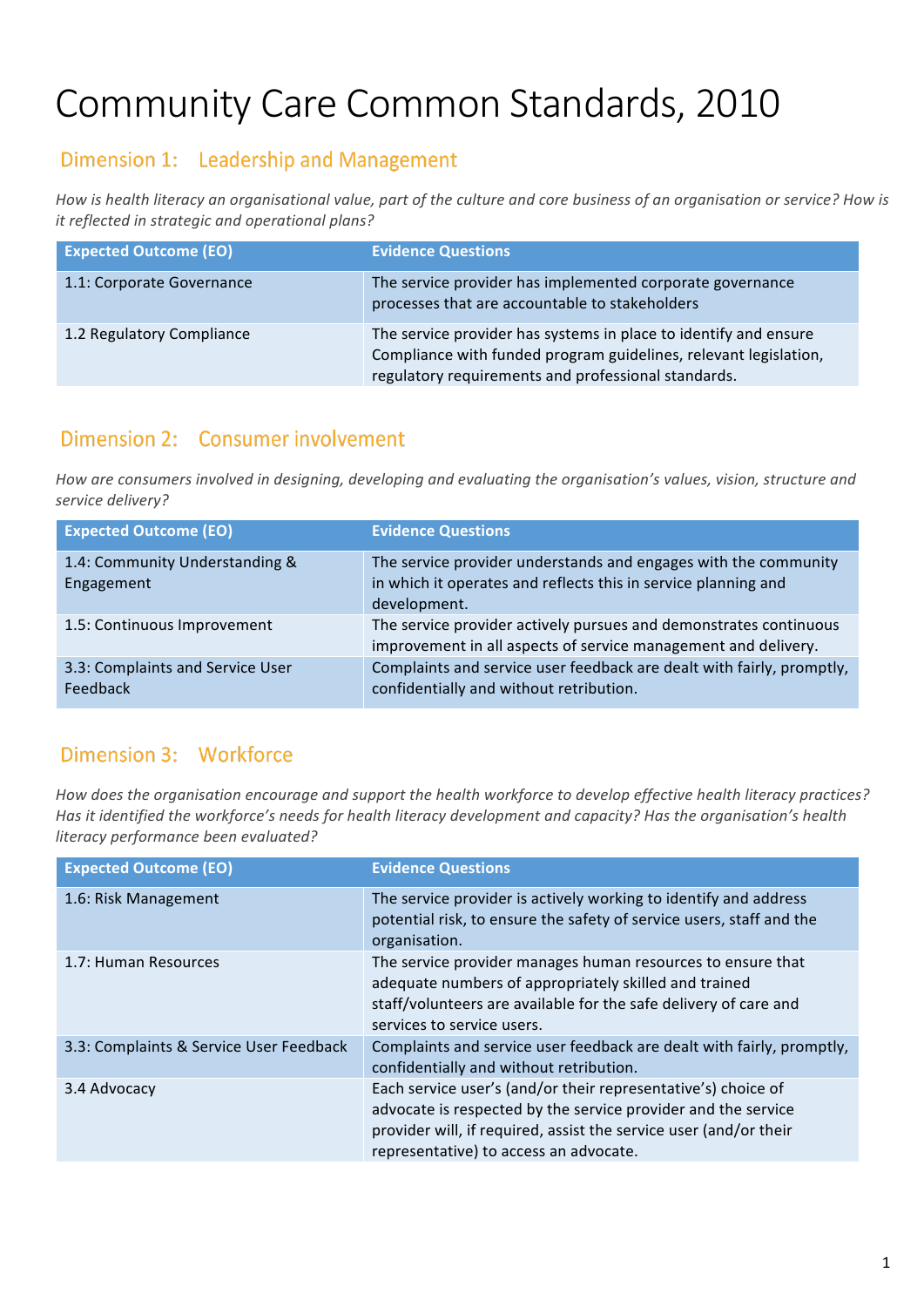### Dimension 4: Meeting the Needs of the Population

How does service delivery make sure that consumers with low health literacy are able to participate effectively in their care and have their health literacy needs identified and met (without experiencing any stigma or being labelled as having *low health literacy)?* How is meeting the needs of the population monitored?

| <b>Expected Outcome (EO)</b>                 | <b>Evidence Questions</b>                                                                                                                                                                                                                                                                                     |
|----------------------------------------------|---------------------------------------------------------------------------------------------------------------------------------------------------------------------------------------------------------------------------------------------------------------------------------------------------------------|
| 1.4: Community Understanding &<br>Engagement | The service provider understands and engages with the community<br>in which it operates and reflects this in service planning and<br>development.                                                                                                                                                             |
| 1.5: Continuous Improvement                  | The service provider actively pursues and demonstrates continuous<br>improvement in all aspects of service management and delivery.                                                                                                                                                                           |
| 2.1: Service Access                          | Each service user's access to services is based on consultation with<br>the service user (and/or their representative), equity, consideration<br>of available resources and program eligibility.                                                                                                              |
| 2.2: Assessment                              | Each service user participates in an assessment appropriate to the<br>complexity of their needs and with consideration of their cultural and<br>linguistic diversity.                                                                                                                                         |
| 2.3: Care Plan Development & Delivery        | Each service user and/or their representative participates in the<br>development of a care/service plan that is based on assessed needs,<br>and is provided with the care and/or services described in their plan.                                                                                            |
| 2.4: Service User Reassessment               | Each service user's needs are monitored and regularly reassessed<br>taking into account any relevant program guidelines and in<br>accordance with the complexity of the service user's needs. Each<br>service user's care/service plans are reviewed in consultation with<br>them.                            |
| 3.1: Information Provision                   | Each service user, or prospective service user, is provided with<br>information (initially and on an ongoing basis) in a format<br>appropriate to their needs to assist them to make service choices and<br>gain an understanding of the services available to them and their<br>rights and responsibilities. |
| 3.2: Privacy and Confidentiality             | Each service user's right to privacy, dignity and confidentiality is<br>respected including in the collection, use and disclosure of personal<br>information.                                                                                                                                                 |
| 3.3: Complaints & Service User Feedback      | Complaints and service user feedback are dealt with fairly, promptly,<br>confidentially and without retribution.                                                                                                                                                                                              |
| 3.5 Independence                             | The independence of service users is supported, fostered and<br>Encouraged.                                                                                                                                                                                                                                   |

#### Dimension 5: Access and Navigation

How easy is it for consumers to find and engage with appropriate and timely health and related services? How are *consumers helped to find and engage with these services? How well are services coordinated and are services streamlined where possible?*

| <b>Expected Outcome (EO)</b> | <b>Evidence Questions</b>                                                                                                                                                                        |
|------------------------------|--------------------------------------------------------------------------------------------------------------------------------------------------------------------------------------------------|
| 1.6: Risk Management         | The service provider is actively working to identify and address<br>potential risk, to ensure the safety of service users, staff and the<br>organisation.                                        |
| 1.8: Physical resources      | The service provider manages physical resources to ensure the safe<br>delivery of care and services to service users and organisation<br>personnel.                                              |
| 2.1: Service Access          | Each service user's access to services is based on consultation with<br>the service user (and/or their representative), equity, consideration<br>of available resources and program eligibility. |